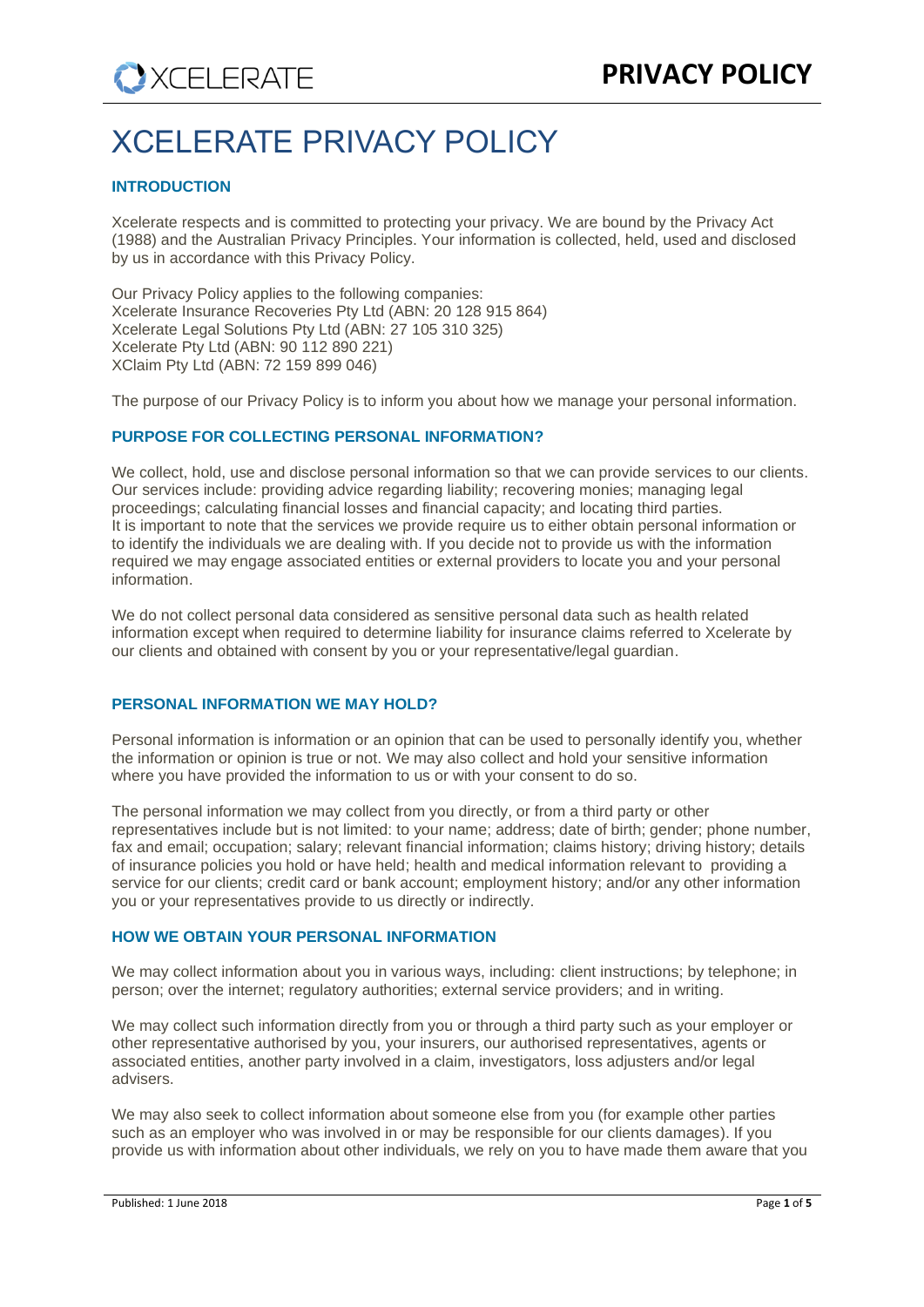will or may provide their information to us, the purposes for which we use it, the types of third parties we disclose it to and how they can access it (as described in this Privacy Policy). If it is sensitive information we rely on you to have obtained their consent to the above. If you have not done these things, you must tell us before you provide the relevant information.

# **PURPOSE AND DISCLOSURE OF YOUR PERSONAL INFORMATION**

We collect, hold, use and disclose your information so we can perform services for our clients. We may use personal information about you to verify your identity and assist in assessing and enforcing claims on behalf of our clients against you or other parties.

Xcelerate may disclose personal information about you to other persons in the ordinary management of our operations such as: data entry; mail; engaging agents for the location of you or other parties; service of correspondence or legal documents; and engaging lawyers to prosecute claims. Xcelerate may also use or disclose information where it is required or permitted to do so by law.

Employees that will have access to your information are regularly trained in the protection and handling of your personal information.

# **HOW WE DISCLOSE YOUR PERSONAL INFORMATION**

We may disclose your information to:

**XCELERATE** 

- our employees, authorised representatives, associated entities, and contractors, as required to perform their roles in providing services;
- other business support service providers for the purposes of the operation of our business including, without limitation, IT systems administration, web hosting providers, document storage warehouses, printing and mail houses, couriers, payment processors, data entry service providers, electronic network administrators, and professional advisers such as accountants and solicitors;
- insurers, reinsurers and other insurance intermediaries;
- any person authorised by you;
- assessors, solicitors, repairers, builders, investigators, your employer;
- suppliers and other third parties with whom we have commercial relationships for operational purposes;
- the Australian Financial Complaints Authority (AFCA) which replaces the Financial Ombudsman Service (which is an external dispute resolution scheme);
- government bodies, regulators, law enforcement agencies and any other parties where required by law;
- We may combine or share any information that we collect from you with information collected by any of our associated entities.

# **DISCLOSURE TO OVERSEAS RECIPIENTS**

In the ordinary course of business including the purposes outlined above, we may disclose personal information about you to a person or organisation located in countries outside of Australia such as the United Kingdom, Philippines and New Zealand (e.g. to our clients, associated entities and third party suppliers or service providers). If we have reason to believe that an individual is located overseas, we may disclose their personal information to our overseas agent in that country. We take reasonable steps to ensure that overseas recipients of your information do not breach the privacy obligations relating to your personal information.

| Location       | Reason                                     | <b>How Protected</b>                |
|----------------|--------------------------------------------|-------------------------------------|
| United Kingdom | Claim processing and back-office functions | <b>Standard Contractual Clauses</b> |
| Philippines    | Back-office functions                      | <b>Standard Contractual Clauses</b> |
| New Zealand    | Legal providers                            | <b>Standard Contractual Clauses</b> |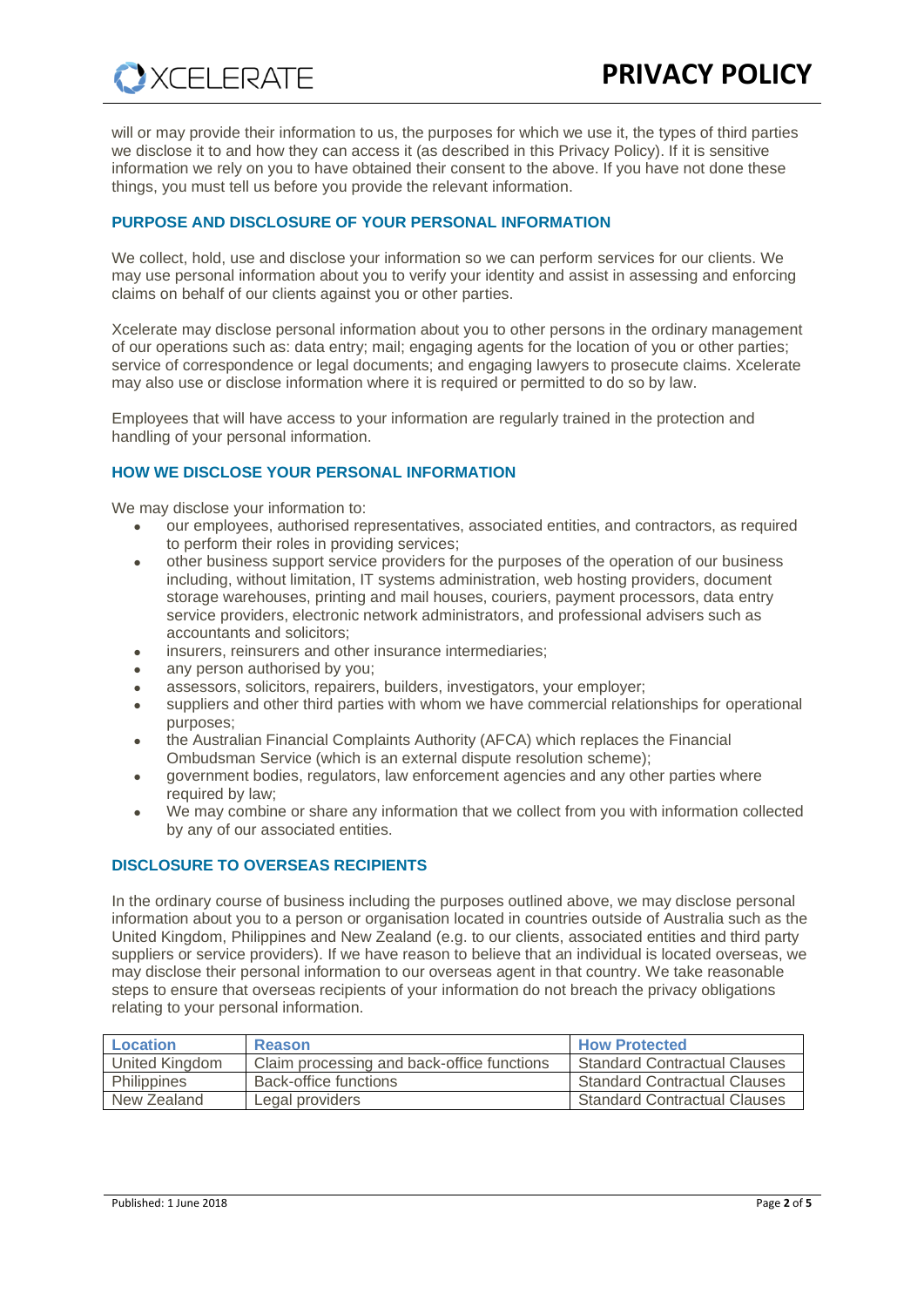We may share or disclose your personal information to persons and organisations associated with our entities located in the United Kingdom, Philippines and New Zealand. This list is current as at 1 June 2018 and will change from time to time.

# **HOLDING PERSONAL INFORMATION**

Your information may be held in electronic and on paper/in hard copy form. We place a high priority on the security of personal information, and we are committed to protecting the personal information that you provide to us. We take reasonable steps to ensure your personal information is secure and we use and maintain appropriate safeguards to prevent misuse and loss and from unauthorised access, modification or disclosure. We implement administrative, physical and technical measures to protect the security and integrity of your personal information and data that we use and hold. As our website is linked to the internet and we cannot provide any assurance regarding the security of transmission of information you communicate to us online. We also cannot guarantee that the information you supply will not be intercepted while being transmitted over the internet. Accordingly, any personal information or other information which you transmit to us online is transmitted at your own risk.

# **COOKIES**

Technologies such as: cookies, beacons, tags and scripts are used by Xcelerate and our partners, affiliates, analytics or service providers. These technologies are used in analysing trends, administering the site, tracking users' movements around the site and to gather demographic information about our user base as a whole. We may receive reports based on the use of these technologies by these companies on an individual as well as aggregated basis.

Cookies are very small text files that are stored on your computer when you visit some websites. They are widely used in order to make websites work, or work more efficiently, as well as to provide information to the owners of the site. We use cookies to help identify your computer so we can tailor your user experience.

You can disable any cookies already stored on your computer, but these may stop our website from functioning properly. Please visit [www.allaboutcookies.org](http://www.allaboutcookies.org/) if you would like more information, including how to see what cookies have been stored in your web browser and how to manage and delete them.

| <b>Domain</b>                                                            | <b>Set By</b> | <b>Cookie</b>       | <b>Name</b>          | <b>Purpose</b>                                                                                                                                                                                                                                                                                                                                                                                                         |
|--------------------------------------------------------------------------|---------------|---------------------|----------------------|------------------------------------------------------------------------------------------------------------------------------------------------------------------------------------------------------------------------------------------------------------------------------------------------------------------------------------------------------------------------------------------------------------------------|
| xceleratenow.com.au<br>xceleratenow.co.uk<br>xclaim.com.au<br>xir.com.au | Google        | Google<br>Analytics | $\Box$ ga<br>$\_gat$ | These cookies are used to collect<br>information about how visitors<br>interact with the Site. This data is<br>gathered and used for reports and<br>analysis to help us improve the<br>Site. Information collected is in an<br>anonymous form. For more<br>information, including details of how<br>to block these cookies specifically,<br>please see<br>https://support.google.com/<br>analytics/answer/181881?hl=en |

Cookies in use may include:

# **DIRECT MARKETING**

Xcelerate will not use your information for direct marketing purposes. Xcelerate will not share, sell, rent or disclose your personal information to other organisations without your consent, except to the extent required by law, in accordance with your instructions, or as described in this Privacy Policy.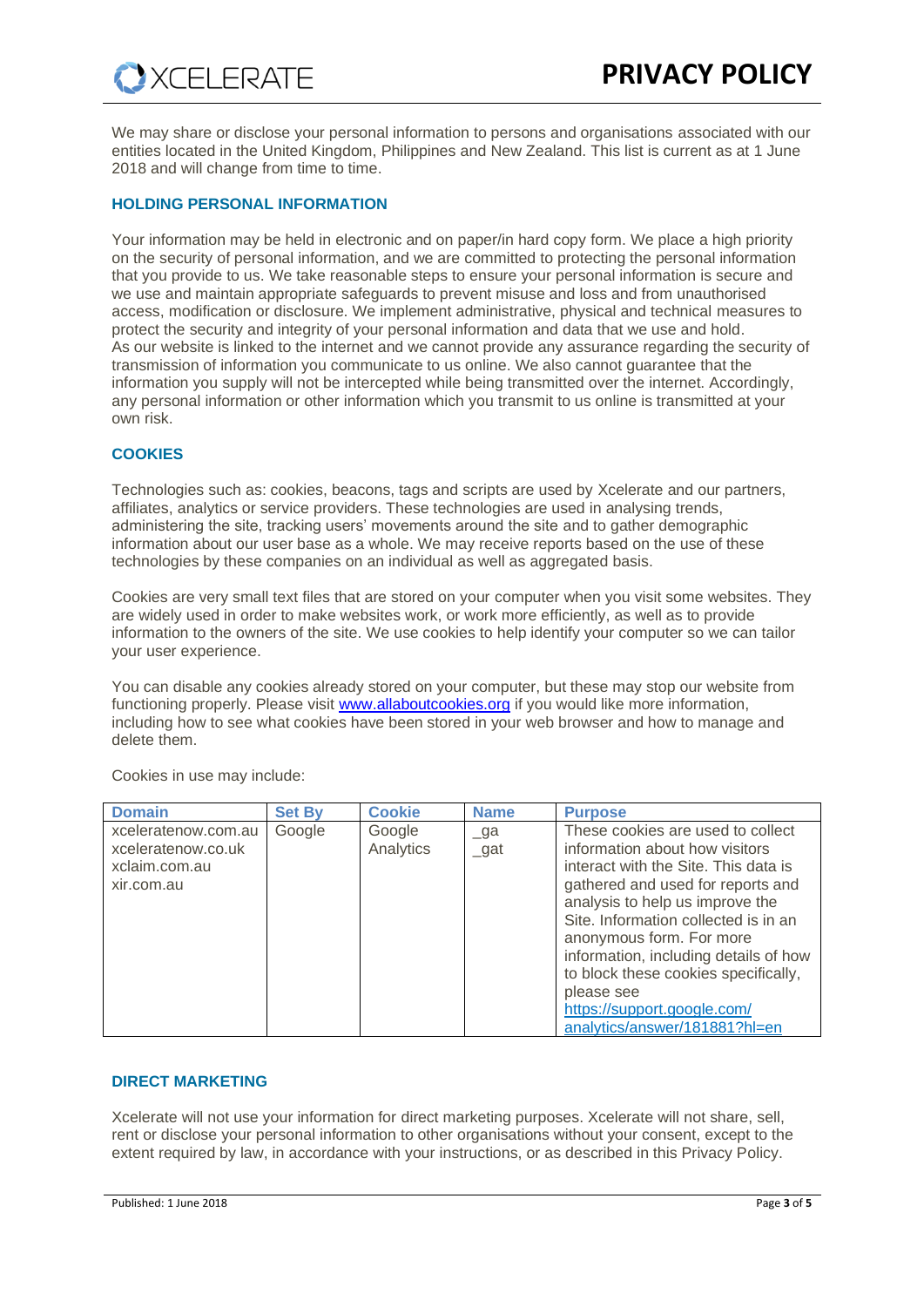# **AGGREGATED INFORMATION**

We may aggregate personal information collected from you and other customers as well as device information and location information (with your consent, where required) to provide general statistics that cannot be linked to you or any other specific user and with which we attempt to provide you with a better experience to improve our services.

### **RETENTION PERIODS**

We will retain your information for the period necessary to fulfil the purposes outlined in this Policy and as otherwise needed to comply with applicable law and internal company policies.

#### **EXTERNAL LINKS**

Please note this Policy does not apply to the practices of companies we do not own or control or to people that we do not employ or manage. We may link or otherwise provide access to third party sites. We provide these links for your convenience only. We have no control over, do not review and are not responsible for third party sites, their content, or any goods or services available through these third-party sites.

#### **ACCESSING YOUR PERSONAL INFORMATION AND CORRECTIONS**

Please contact our Privacy Officer at any time to request access to any personal information we may hold about you at a mutually agreeable time and location. We will need to establish the identity of the individual requesting the information prior to providing it. No fee will apply to making the information available. Access to personal information may be denied in circumstances such as: they may impact on the privacy of other individuals or a breach of confidentiality; the information relates to existing or anticipated legal proceedings; suspected unlawful activity or misconduct of a serious nature is being or may be engaged in, or where required by law.

Our aim is to always have accurate, complete, up-to-date and relevant personal information. You may contact us to request the correction any errors in that information. We may hold information on hold to ensure that you are not contacted in the ordinary management of work. This information will be limited to your name and telephone number(s).

## **NOTIFIABLE DATA BREACHES**

In the event Xcelerate has suffered a data breach and: the severity of the breach warrants notification; and the operations Xcelerate meet the criteria as a reporting entity as prescribed by the Notifiable Data Breaches scheme (NBD) then Xcelerate will comply with its notification obligations as prescribed by the Privacy Amendment (Notifiable Data Breaches) Act 2017.

#### **CONTACT US OR MAKE A COMPLAINT?**

Please contact our Privacy Officer if you have any questions about this Privacy Policy, any concerns or a complaint regarding the treatment of your personal information or a possible breach of your privacy.

Any concerns or complaints that you may have with respect and confidentiality. Our privacy officer will contact you after receipt of your complaint to discuss your concerns and outline options regarding how they may be resolved.

You can contact our Privacy Officer by:

- Email answers@xir.com.au
- Phone  $(07)$  3124 8600
- Post 'The Privacy Officer' XCELERATE, PO Box 2036, TOOWONG QLD 4066